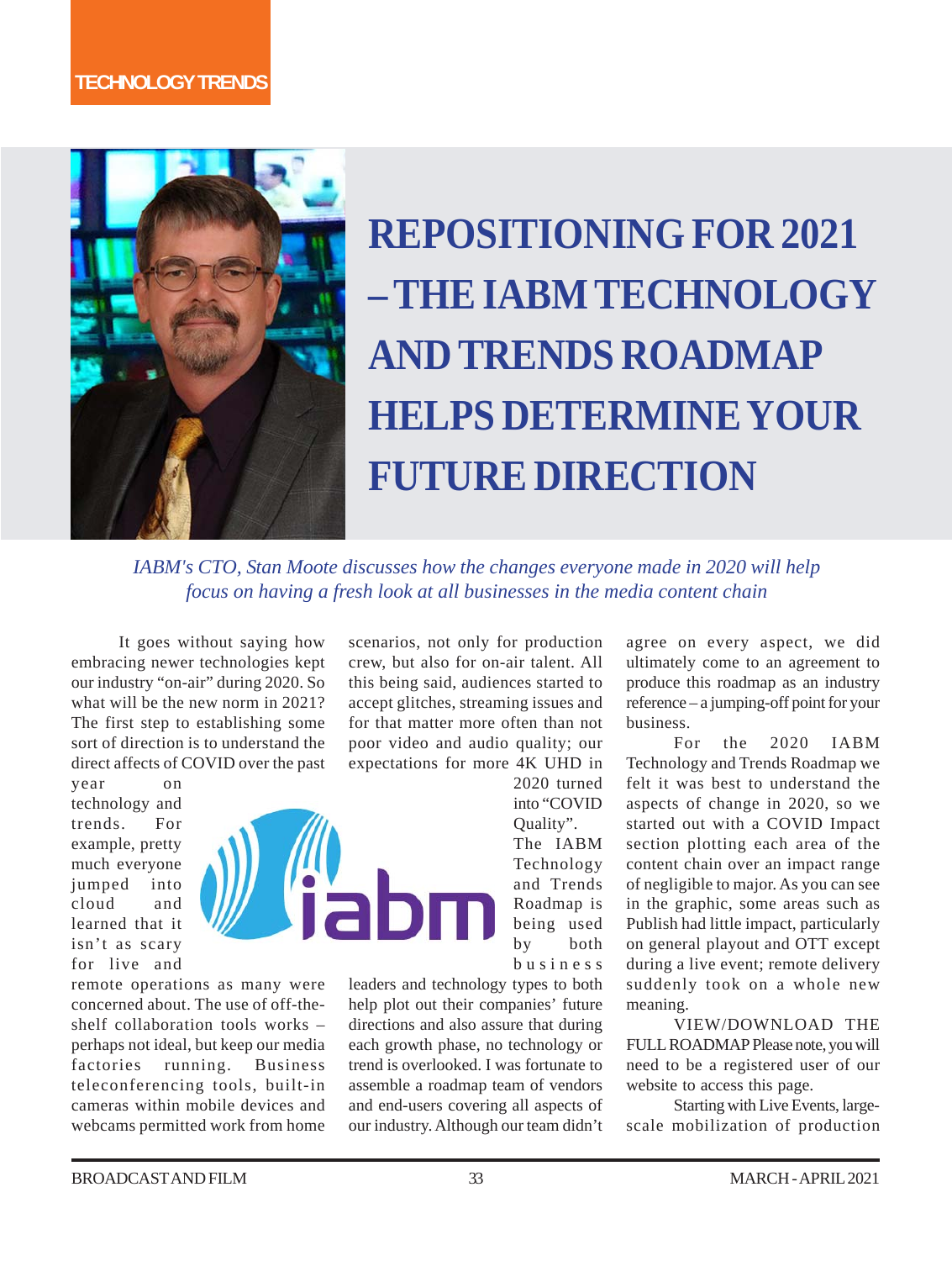## **TECHNOLOGY TRENDS**

| mqe <mark>i,</mark><br><b>Synopsis</b>                                  |                                                                                                      | The Industry<br>Teams, Slack<br>of Integration                                                           | e han ag<br>Sod ave<br>Se and y                                                                                                     | <b>Synopsis</b>       |                                                         | Cloud and Hy<br>Mangued the<br>Mangued On                                         |                                                  |                                                          |                                                               |                                                                  |                                                                                            |                                                                                       |                                                                  | permanent The<br>ywhere, on any device,<br>as ATSC 3.0 and 5G d<br>Aside from live o<br>standardized. He<br>for virtual zero la<br>much in flux. | ĬŖ                                                                                     | <b>Synopsis</b>              |
|-------------------------------------------------------------------------|------------------------------------------------------------------------------------------------------|----------------------------------------------------------------------------------------------------------|-------------------------------------------------------------------------------------------------------------------------------------|-----------------------|---------------------------------------------------------|-----------------------------------------------------------------------------------|--------------------------------------------------|----------------------------------------------------------|---------------------------------------------------------------|------------------------------------------------------------------|--------------------------------------------------------------------------------------------|---------------------------------------------------------------------------------------|------------------------------------------------------------------|--------------------------------------------------------------------------------------------------------------------------------------------------|----------------------------------------------------------------------------------------|------------------------------|
| <b>Talor</b>                                                            |                                                                                                      |                                                                                                          |                                                                                                                                     | Commodity             |                                                         |                                                                                   |                                                  |                                                          |                                                               |                                                                  |                                                                                            |                                                                                       |                                                                  |                                                                                                                                                  |                                                                                        | Commodity                    |
| Moderate                                                                |                                                                                                      |                                                                                                          |                                                                                                                                     | <b>Mature</b>         |                                                         |                                                                                   |                                                  |                                                          |                                                               |                                                                  |                                                                                            |                                                                                       |                                                                  |                                                                                                                                                  |                                                                                        | <b>Mature</b>                |
| Minor                                                                   |                                                                                                      |                                                                                                          |                                                                                                                                     | Early Adopter         |                                                         |                                                                                   |                                                  |                                                          |                                                               |                                                                  |                                                                                            |                                                                                       |                                                                  |                                                                                                                                                  |                                                                                        | Early Adopter                |
| Negligible                                                              |                                                                                                      |                                                                                                          |                                                                                                                                     | <b>Bleeding E</b>     |                                                         |                                                                                   |                                                  |                                                          |                                                               |                                                                  |                                                                                            |                                                                                       |                                                                  |                                                                                                                                                  |                                                                                        | BaM <sup>-</sup> Bleeding Ed |
| <b>IABM Technology and Trends Roadmap</b><br>BaM<br><b>COVID</b> Impact | Create<br>Produce<br>Manage<br>Publish<br><b>Monetize</b><br>Live Events<br>Spon, Corons, Wou Events | Create<br>Produce<br>Manage<br>Publish<br>Moostize<br>Studio<br>Productions<br>Scripted, Talk Shows, New | Create<br>Produce<br>Manage<br>Publish<br>Monetize<br>Distributed<br>Infrastructure<br>Innesta Battut Watsson<br>CoalPhadon Setting | Technology&Trends BaM | Create<br>Produce<br>Manage<br>Publish<br>Collaboration | Create<br>Produce<br>Manage<br>Publish<br>Mosefize<br>Cloud<br>Nascade-grandhybti | Produce<br>Manage<br>Create<br>Compute & Storage | Create<br>Produce<br>Manage<br>Publish<br>AIML-Analytics | Create<br>Produce<br>Manage<br>Publish<br>Immersive & Imaging | Create<br>Produce<br>Monetin<br>Publish<br>Monetin<br>Blockchain | Create<br>Produce<br>Manage<br>Publish<br>Security<br>Color Engrison<br>Confinent Zen Trat | Create<br>Produce<br>Manage<br>Publish<br>Moordize<br>Virtualization<br>wastercommute | Create<br>Produce<br>Manage<br>Publish<br>Transport & Networking | Create<br>Produce<br><b>Manage</b><br>Publish<br><b>Delivery</b><br>seesscott                                                                    | Create<br>Produce<br>Manage<br>Publish<br>Super Trends<br>Sususcenciary<br>Symechonomy |                              |
|                                                                         | 鳳                                                                                                    | F                                                                                                        | 4                                                                                                                                   |                       | ෯                                                       |                                                                                   | ů                                                | Q)                                                       | $\circledast$                                                 | B                                                                | G                                                                                          | ჶ                                                                                     | $\bigcircledS$                                                   | ጭ<br>⊪°                                                                                                                                          | E                                                                                      |                              |

BROADCAST AND FILM 34 MARCH - APRIL 2021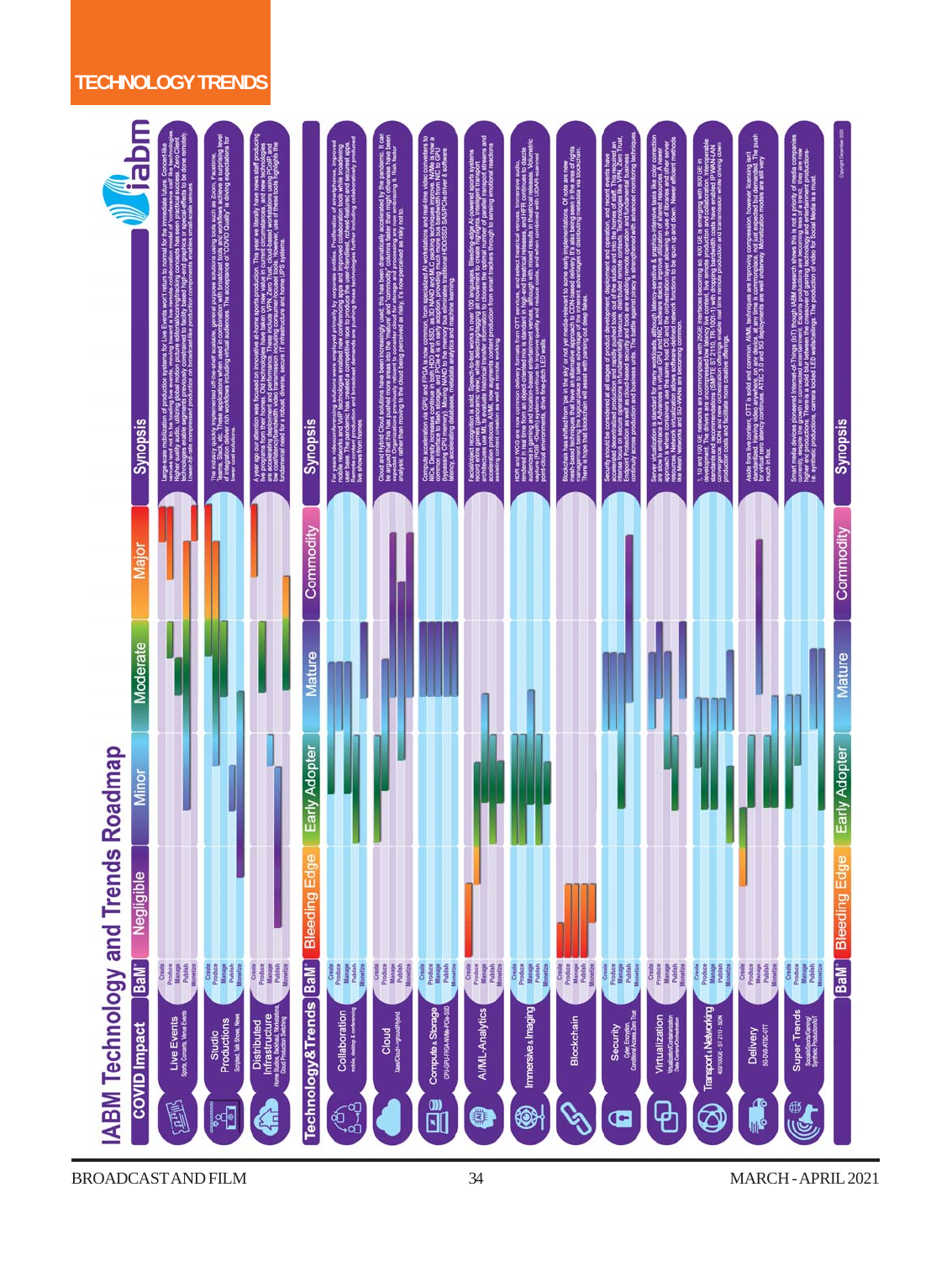systems for Sports and Venue Events won't return to normal for the immediate future. Concert-like venues with large audiences tend not to be hosting live events, moving toward a live-remotecollaboration model of 'conference call' like technologies to produce and engage spectators. Higher quality audio, utilizing global motion picture editorial/scoring/tracking concepts has seen practical success. The use of Zero Client technologies has enabled segments previously constrained to facility based high-end graphics or special-effects to be done totally remotely. Lower-bit-rate compressed production on broadcast-like production components has permitted small-scale venues.

News and Talk Shows quickly moved away from studio productions and took advantage of off-the-shelf scalable, general purpose solutions using tools such as Zoom, Facetime, Teams, Slack, etc. to keep on-air. Typically news had a huge head-start as they already were using bonded cellular and Internet tools for remotes on a daily basis. With scripted series and talk shows, the off-the-shelf general applications used in combination with broadcast tools and workflows have achieved a surprising level of integration deliver rich workflows including virtual audiences. Currently with the acceptance of "COVID Quality" there is an expectation for lower cost solutions. With the bubble concept being used for scripted productions, one group told us they are so efficient having everyone locked away together, no waiting for people, no travel delays etc, on a go forward basis they want to continue using the bubble concept for shoots well into the future.

A year ago our attention was focused on innovative at-home sports production. This year we literally have news staff producing live programs from their homes with Cloud Production Switching. Old technologies have taken on new value in current circumstances, and new technologies are accelerating deployment and performance. These include VPN, Zero Trust, cloud-based workstations using PCoIP, and low cost/latency/bandwidth video transmission including consumerfocused tools. However, use of these tools highlights the fundamental need for a robust, diverse, secure IT infrastructure and home UPS systems to handle Home Studios, Backhaul and remote Workstations.

Next the roadmap team took forty-plus technologies and trends and put them into similar groupings, plotting on the range from bleeding edge use-cases to commodity products and services.

No question, 2020 has been the year for collaboration, so we added this in as a trend as videoconferencing solutions have become indispensable. Proliferation

# **IABM Technology and Trends Roadmap**



BROADCAST AND FILM  $\begin{array}{ccc} 35 & 35 \end{array}$  MARCH - APRIL 2021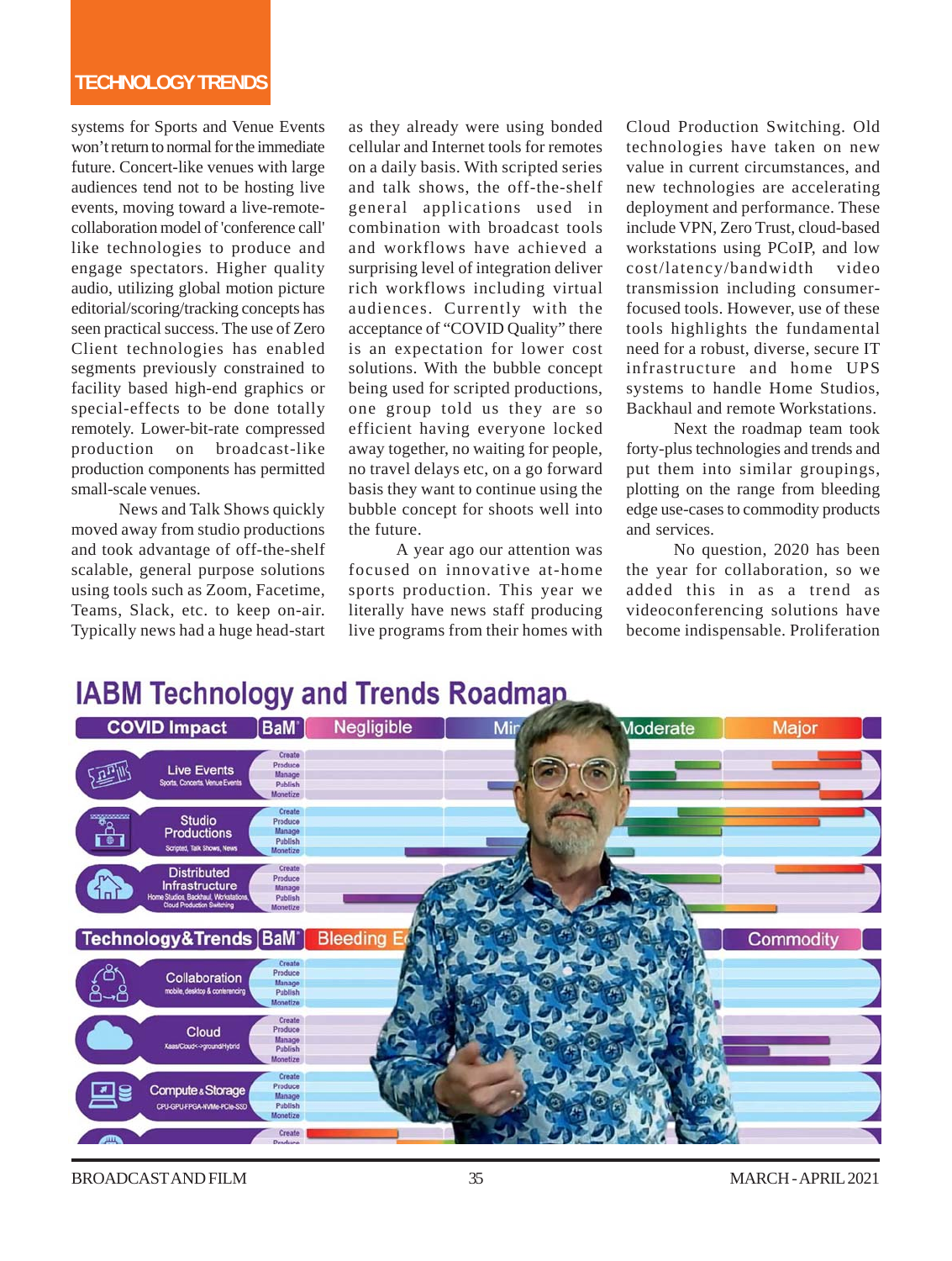## **TECHNOLOGY TRENDS**

of smartphones, improved mobile networks and VoIP technologies enabled new conferencing apps and improved collaboration tools while broadening user base. The pandemic has created a competitive race to produce the user-friendliest, richestfeatured and securest apps. Remote content production and broadcast demands are pushing these technologies further including

collaboratively produced live shows from homes.

Cloud and Hybrid Cloud solutions have been increasingly used; this has been dramatically accelerated by the pandemic. It can be argued that this has pushed more areas into the "mature" and "commodity" columns faster than might otherwise have<br>been expected expected. Organizations previously reticent to consider cloud for

storage and processing are now embracing it. Here is a key thought for 2021 as a risk factor analysis: rather than moving to the cloud being perceived as risky before 2020, it's now perceived as risky not to.

#### Compute

acceleration via GPU and FPGA is now common, from specialized AI workstations and real-time video converters to NICs. Storage density continually increases for magnetic hard drives as well as solid state drives, as 3D NAND and MLC packing techniques improve. NVMe is now a common interface to flash storage, and PCIe 4 is in early adoption, providing much more bus bandwidth from NIC to GPU

(bypassing CPU memory). By using the new techniques of moving NAND to the memory bus gone is the traditional HDD/SSD SAS/PCIe driver & software latency, hence accelerating databases, metadata analytics and machine learning computations.

Using Artificial Intelligence for facial/object recognition is solid. Speech-to-text now works in over 100



venues. Immersive audio, rendered in real time from an object-oriented mix is standard in high-end theatrical releases, and HFR continues to dazzle audiences in gaming and locationbased entertainment venues, although with mixed results in theatrical releases. Volumetric capture (RGB +Depth) systems continue to improve quality and reduce costs, and when combined with LIDAR-

"We see creative collaboration as central to success for our industry and we have launched a number of initiatives aimed at fostering this over the last 18 months. The Technology and Trends Roadmap is another large step forward in nurturing the partnerships that will drive all our futures. As with the BaM Content Chain®, it is also a 'living' concept that can provide a secure basis for business decisions not just now, but way into the coming years too."

#### **PETER WHITE,** *CEO***, IABM**

languages and has remarkable natural feel. Bleeding-edge AIpowered sports systems record entire games (panoramic view), while detecting/tagging all movement to create highlights. Intelligent transport architectures use ML to evaluate historical transfer information to choose the optimal number of parallel transport streams and acceleration protocols. AI/ML now augments content production from smart trackers through to sensing emotional reactions assisting content creation as well as remote working.

HDR and WCG are now common delivery formats from OTT services, and select theatrical scanned point-cloud environments, drive fine-pitch LED walls.

Blockchain has shifted from 'pie in the sky' or not yet mediarelevant to some early implementations. Of note are new mesh-based techniques that have an alternative approach to CDN-based delivery. It's also being seen in the area of rights management being the logical place to take advantage of the inherent advantages of distributing metadata via blockchain. There is hope that blockchain will assist with parsing out deep fakes.

I can't emphasize how important that security must be considered at all stages of product development, deployment and